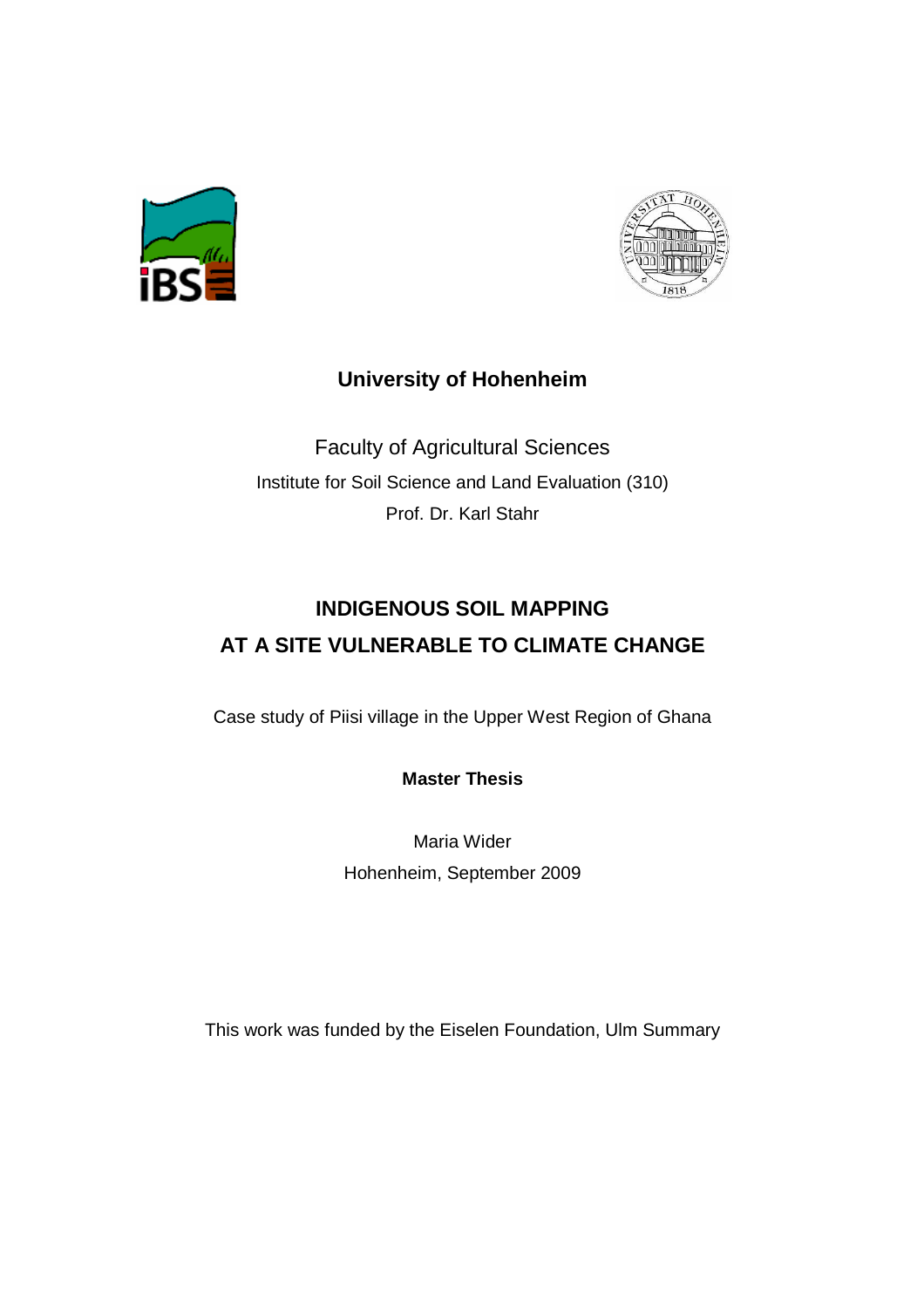## **Abstract**

West Africa is experiencing a period of declining rainfall and a shift in rainfall regime since the 1970s. The Upper West Region of Ghana has shown to be a region extremely prone to climate change. Increasing agro biodiversity is seen as a chance to reduce risk of crop failure and increase food security. Fast adoption of innovations is necessary since the majority of people depend on subsistence farming. Top down approaches have failed and extensions services are vanishing in the region. Therefore farmers need to be enabled to evaluate innovations themselves which is why a participatory approach was followed in this study. The major aim of this study is to establish methodological steps towards an easier and more sustainable introduction of agro biodiversity. To work out local concepts of the environment three local soil maps were produced in this study as well as a scientific soil map of Piisi according to WRB (2006). Precision of the local soil maps vary considerably depending on the methods used to create them. The laboratory results of the five reference profiles show that nutrients availability is very low throughout the village. Indicating that difference in soil fertility as the farmers perceive it is mainly dependant on physical properties namely available water capacity and effective root spacing. Correlation of the WRB map with the local map is moderate whereas differences can be reasonably explained. As a result of the findings of this study it is recommended to conduct indigenous soil mapping during field surveys and cross check results during transects with key farmers and a final group discussion. Indigenous soil mapping is considered a necessary first step towards the development of a local evaluation system it.

To develop a local evaluation system it is recommended to use direct observation and participation of researchers at field work to facilitate insight into the farmers' tacit knowledge. Researchers can help to externalize this knowledge to establish a shared foundation of discussion which will help to clarify contradictions, answer open questions and increase the understanding of local farming practices. This is also seen as a way to form and strengthen the farmer